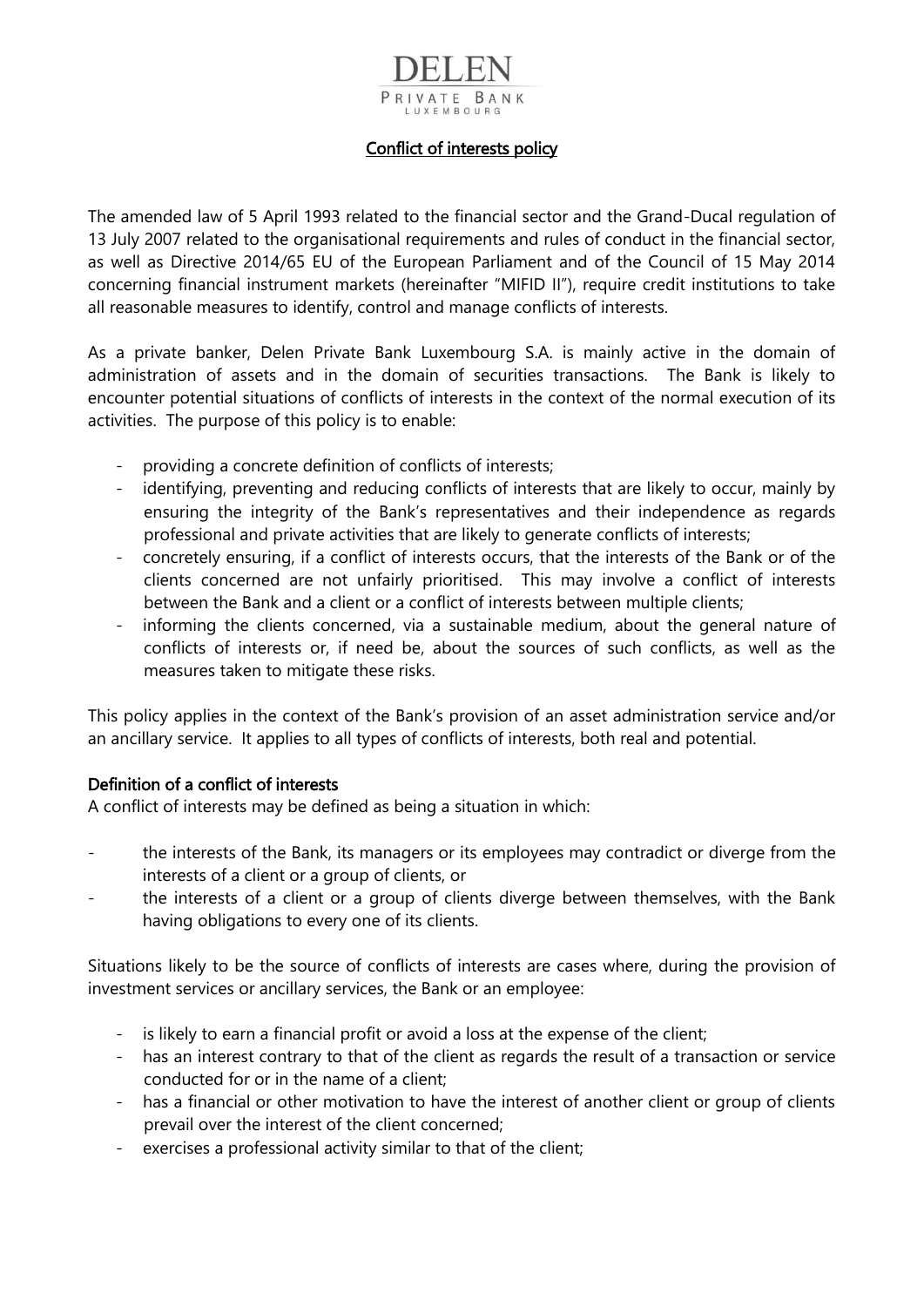receives a benefit from a third party (in the form of money, goods or services) in the context of a service provided to the client, which does not correspond to the normal remuneration for this service.

PRIVATE BANK

Note that there may also be a conflict of interests between the interests of certain persons linked directly or indirectly to the Bank through a control relationship (e.g. another entity of the Delen Group) and those of the Bank's clients.

#### Mechanism for detecting conflicts of interests

The mechanism for detecting conflicts of interests comprises three main elements:

- the procedures and controls implemented to detect conflicts of interests,
- the inventory of situations likely to generate conflicts of interests,
- the appropriate training of staff, whose conduct is defined by a Code of Ethics.

### Mechanism for preventing conflicts of interests

Protection of information: both at the physical level as well as at the procedural level, there is a separation between the various entities of the group to which the Bank belongs (Chinese Walls) as well as between the different activities of the Bank itself. These Chinese Walls have been set up to protect against inappropriate access to information related to the client or any other sensitive information (e.g. related to a possible case of insider trading).

**Processing of confidential information**: the following rules are applied by the Bank to process confidential information, especially information that could impact the markets:

- information related to clients is always processed with the appropriate level of confidentiality;
- the Bank will not provide confidential information to third parties unless it is obliged to do so by law or regulations, or if it is necessary for providing the service requested by the client;
- all privileged information is processed in accordance with the Bank's Code of Ethics.

Segregation of duties and tasks. the Bank takes the necessary measures to ensure that an employee is not simultaneously or successively assigned different jobs that are likely to create conflicts of interests.

Internal organisation and group organisation. The Bank's activities are organised such that the different departments and companies of the group can function independently from each other.

Order allocation policy. Delen Bank has implemented an order allocation policy that particularly describes the chronology in which the orders must be executed and the conditions that enable combining multiple orders.

Code of Ethics. All staff members and all other employees of Delen Bank are required to comply with the internal rules of conduct defined by the Bank as well as the procedure on transactions for personal accounts.